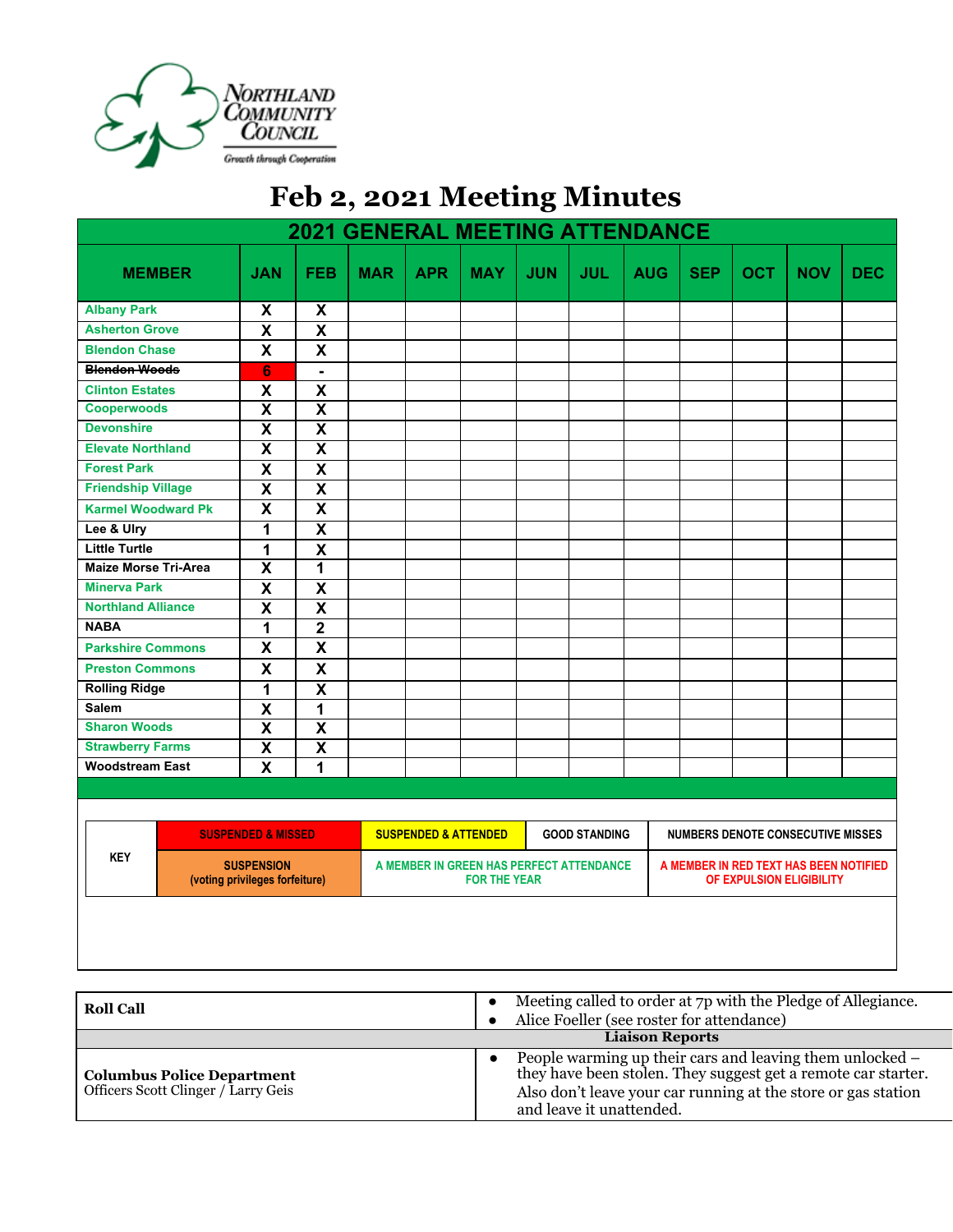|                                                                                         | $\bullet$              | Purse snatchings have been reported, including at the Morse<br>Rd Kroger. We have leads and are working on solving it, but<br>please report all details if this happens again.<br>We're getting a lot of complaints of homelessness and<br>panhandling. We're seeing it on 161 and Morse but also on<br>Polaris and everywhere else.<br>Question from Ken: There's communication that if you catch<br>someone in the act of stealing from a porch, no arrest can be<br>made? Officer Clinger: If it's not a violent crime (a property<br>crime like theft) it's true that we are not putting them in jail<br>for that because the punishment is not jail, so the rule now is<br>not to have people in jail for crimes that don't result in jail<br>time. We would take a report and send the report and<br>information to the prosecutors' office and they will decide if<br>charges will be filed. Sarah: However if someone is repeat<br>offender or there are some other circumstances, the City<br>Attorney's Office would consider that in allowing an<br>exception so there can be an arrest. Follow-up question $-$ if<br>the resident confronting someone and it became violent, then<br>it would be robbery and arrestable offense.<br>Question from Ken: There is caution tape around one motel.<br>The Red Carpet Inn on $161 - now being used as a homeless$<br>shelter by the Y. Also two at 1100 and 1111 Mediterranean -<br>The Travel Lodge and the former Country Inn and Suites.<br>These are being used by the Y and the Community Shelter<br>Board to house the homeless. Police and City Attorney's<br>office are coordinating a meeting with those two agencies to<br>address resulting issues with trash and panhandling. Officers<br>and residents expressed we want to help and provide<br>support, but we don't want to harm the neighborhood by<br>doing this.<br>David: There's a lot of reports of mail theft. I recommend<br>mailing items in the post office, and don't mail from home by |
|-----------------------------------------------------------------------------------------|------------------------|--------------------------------------------------------------------------------------------------------------------------------------------------------------------------------------------------------------------------------------------------------------------------------------------------------------------------------------------------------------------------------------------------------------------------------------------------------------------------------------------------------------------------------------------------------------------------------------------------------------------------------------------------------------------------------------------------------------------------------------------------------------------------------------------------------------------------------------------------------------------------------------------------------------------------------------------------------------------------------------------------------------------------------------------------------------------------------------------------------------------------------------------------------------------------------------------------------------------------------------------------------------------------------------------------------------------------------------------------------------------------------------------------------------------------------------------------------------------------------------------------------------------------------------------------------------------------------------------------------------------------------------------------------------------------------------------------------------------------------------------------------------------------------------------------------------------------------------------------------------------------------------------------------------------------------------------------------------------------------------------------------------------------|
| <b>City Attorneys Office</b><br>Sarah Pomeroy<br>614-645-8619<br>scpomeroy@columbus,gov | $\bullet$<br>$\bullet$ | putting the flag up.<br>161 and 71 Red Roof Inn for prostitution – the manager was<br>relieved of duty and they are now under a full court order<br>that includes enhanced security. We withdrew our objection<br>there because of our efforts.<br>Hometown Studios on Quarterhorse Dr. - Hearing set for<br>last week of February<br>We haven't done city actions at apartment buildings yet, but<br>we are hearing about issues at the Victorian Village<br>apartments, which is highly populated by Bhutanese-Nepali<br>residents. There are crimes happening. We are working to<br>educate the residents to report more crimes because we<br>believe crime is underreported there, and also we want to<br>help them learn to report code violations as well.<br>Alicia: Can the residents put their rent in escrow until<br>violations are addressed? Sarah: Yes, but it also depends on<br>their lease and there's not precedent doing it on a<br>complex-wide basis. But usually it's on a unit-by-unit basis.<br>Bill: Requested Sarah to communicate that this new policy of<br>no arrests for property crimes is not workable for<br>communities and is going to result in more crime.                                                                                                                                                                                                                                                                                                                                                                                                                                                                                                                                                                                                                                                                                                                                                                                                                          |
| <b>Kevin Wheeler</b><br>Department of Development                                       | $\bullet$              | The city has not had a comprehensive update to the code<br>since the 1950s, but has had many many piecemeal changes.<br>Or city is becoming more dense and cities do change. It<br>requires a different way of looking at land use. We are                                                                                                                                                                                                                                                                                                                                                                                                                                                                                                                                                                                                                                                                                                                                                                                                                                                                                                                                                                                                                                                                                                                                                                                                                                                                                                                                                                                                                                                                                                                                                                                                                                                                                                                                                                               |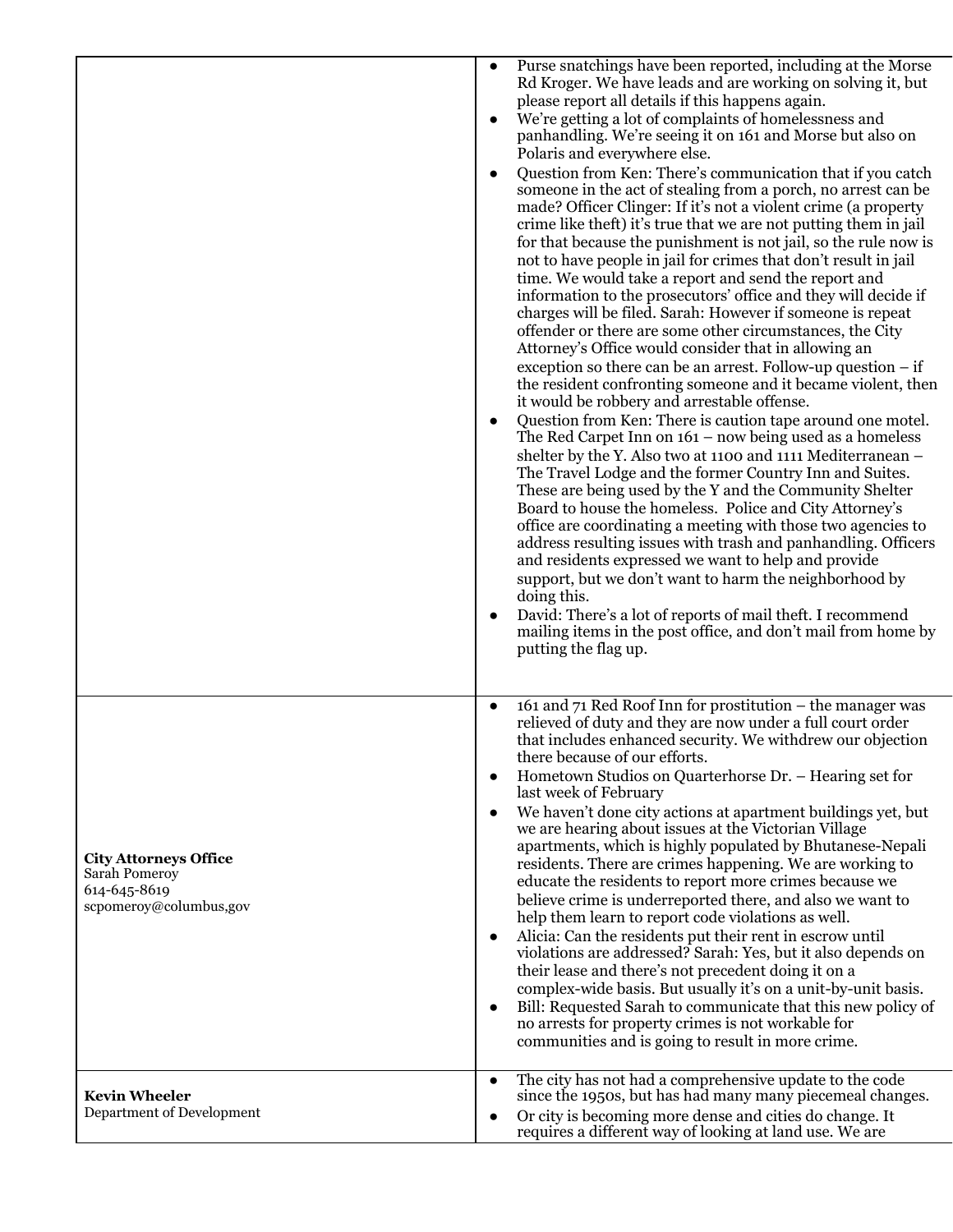|                                                        | looking at focused growth, and asking residents what are                                                                                  |
|--------------------------------------------------------|-------------------------------------------------------------------------------------------------------------------------------------------|
|                                                        | your values and goals around land use.<br>Question from Jared: If you add affordable housing, you will<br>$\bullet$                       |
|                                                        | have taxation issues as taxes need to be raised to support the                                                                            |
|                                                        | density, but the housing values influence the taxation on                                                                                 |
|                                                        | everyone else. Response: There is a MORPC study about the                                                                                 |
|                                                        | impact of taxation on homeowners vs businesses and<br>industry.                                                                           |
|                                                        | Columbus.gov/zoningupdate - please take this survey if it<br>hasn't already been sent to you.                                             |
|                                                        | If you participate in the survey, we'd also like to see input<br>$\bullet$                                                                |
|                                                        | from those who value preserving parkland, trees, etc.                                                                                     |
|                                                        | We're starting planning for Earth Day, April 22. Green<br>$\bullet$<br>Columbus is sponsoring service work sites. If your civic           |
|                                                        | group wants to do a clean-up, tree planning, etc., please sign                                                                            |
|                                                        | up via Green Columbus. Events are beginning as early as                                                                                   |
|                                                        | March because we have a lot more trash on the streets.                                                                                    |
|                                                        | Friday Feb. 5: Deadline to request bare-root very young<br>seedlings of trees, you can request these for your group in a                  |
|                                                        | batch of 50. There are several species, but you have to order                                                                             |
|                                                        | 50 of each species.                                                                                                                       |
|                                                        | CESA – the Columbus East Soccer Association is working on<br>a large tree planting plan for their Easton soccer fields along              |
|                                                        | the adjacent Alum Creek Trail.                                                                                                            |
| <b>FACT &amp; Consider Biking</b>                      | Metro Parks approved this year building a connector from                                                                                  |
| David Roseman                                          | Blendon Woods Park west side to the new Big Walnut                                                                                        |
| djroseman@msn.com                                      | Greenway trail via the Cherrybottom Road crossing at<br>Magnolia Chase apartments.                                                        |
|                                                        | Morse Road near $270$ – we are getting a side shared-use path                                                                             |
|                                                        | between Seward and Stygler on the south side of Morse, and                                                                                |
|                                                        | a repaving of Morse Rd will include a bike lane between<br>Sunbury and Stelzer Rd.                                                        |
|                                                        | Public input requested on mobility and transportation plans<br>$\bullet$                                                                  |
|                                                        | - on Feb. 4 6p and Feb 10 at noon, via Webex, public                                                                                      |
|                                                        | participation is welcome. Lexi Petrella at MORPC is the                                                                                   |
|                                                        | contact and there are also links on Facebook.<br>FACT did formally object to the Columbus BZA rezoning for                                |
|                                                        | Scioto Materials permit and variance request. BZA still                                                                                   |
|                                                        | approved the request over NCC Development Committee's                                                                                     |
|                                                        | objection. This was very disappointing for FACT, as we had<br>documentation of water pollution in Alum Creek from Scioto                  |
|                                                        | Materials.                                                                                                                                |
|                                                        | We currently have curbside service and we can be your<br>$\bullet$                                                                        |
|                                                        | "personal shopper" and pick out the books you would like.                                                                                 |
|                                                        | Progress on the new branch is moving along quickly. We<br>$\bullet$<br>appreciate your patience with the construction debris and          |
|                                                        | vehicles. We are on track to open early September in the                                                                                  |
|                                                        | new building. We are thinking we will close the old building                                                                              |
|                                                        | Memorial Day to transfer materials into the new branch.                                                                                   |
|                                                        | Most of our new library builds, they have to move to a<br>temporary space during the build, but because we could do                       |
| <b>Columbus Public Library Liaison</b><br>Keith Hanson | it on the same plot of land, we are doing it this way. There                                                                              |
| Branch Manager, Karl Rd Library                        | will be a period of time May to September when Northland                                                                                  |
|                                                        | will not have their Karl Rd branch. The Northern Lights<br>branch will be the closest branch during the time we are                       |
|                                                        | closed. There will be a lot of meeting space in the new                                                                                   |
|                                                        | library and we hope NCC will move there. We have small                                                                                    |
|                                                        | conference rooms and large meeting space.                                                                                                 |
|                                                        | We are looking to reopen for limited access, especially as tax<br>$\bullet$<br>season is upon us and people need to use the computers for |
|                                                        | filing taxes. We are following county health department                                                                                   |
|                                                        | advice.                                                                                                                                   |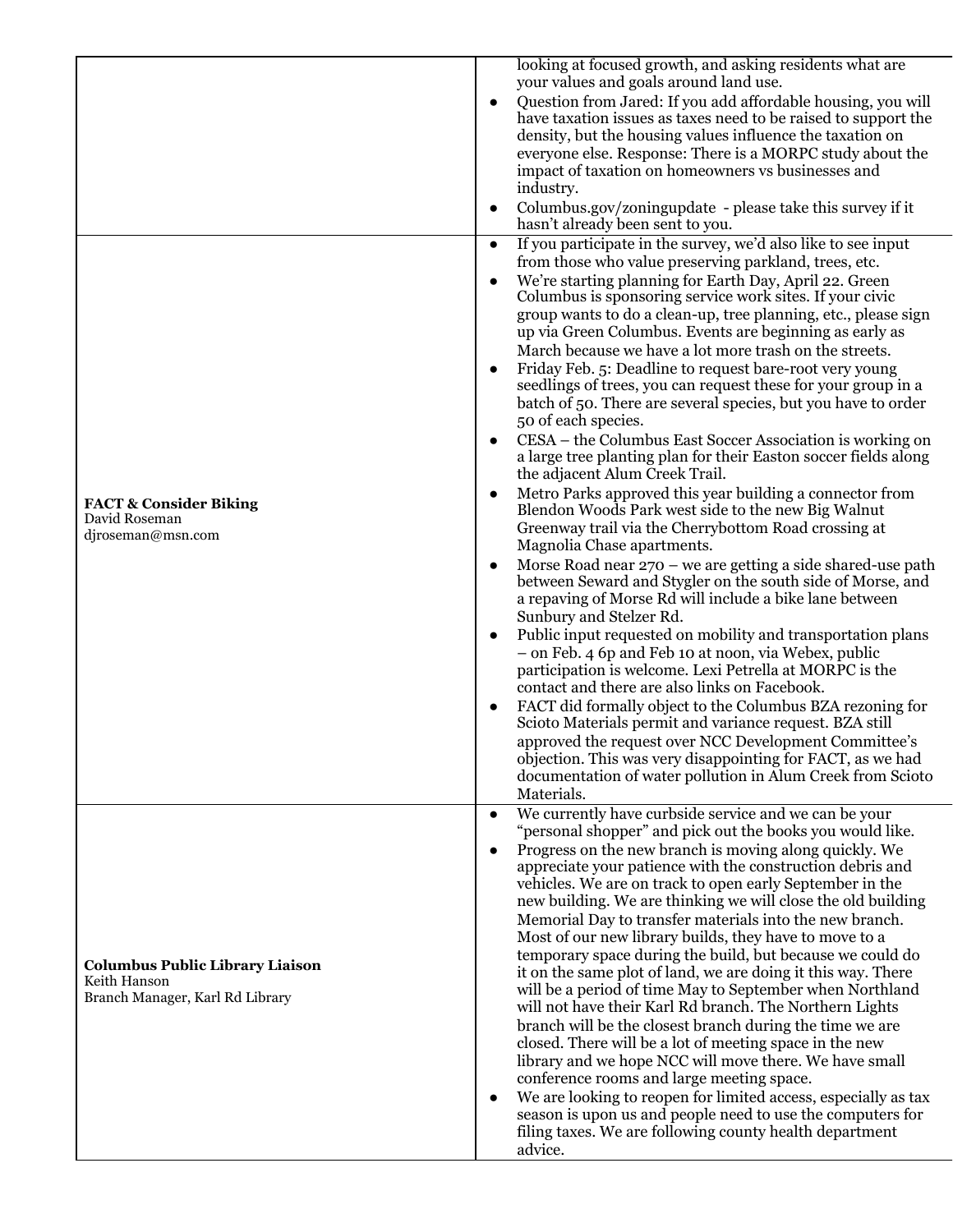|                                                                                      | Operation Warm: This group provides free, brand new<br>$\bullet$<br>winter coats for kids. Feb 23 from 3-5 pm, we will be giving<br>away free coats to kids. We will be getting 150 coats<br>delivered and we will also be distributing our usual free<br>snacks at the same time. They will also receive a brand new<br>Scholastic book. This will be operated as a drive-thru<br>operation.<br>PCs for People: This group currently partners with a few<br>$\bullet$<br>branches to distribute PCs and hotspots for K-12 families.<br>Karl Rd will be a designated pickup spot for those who have<br>applied at the PCs for People website and received an                                                                                                                       |  |  |  |
|--------------------------------------------------------------------------------------|------------------------------------------------------------------------------------------------------------------------------------------------------------------------------------------------------------------------------------------------------------------------------------------------------------------------------------------------------------------------------------------------------------------------------------------------------------------------------------------------------------------------------------------------------------------------------------------------------------------------------------------------------------------------------------------------------------------------------------------------------------------------------------|--|--|--|
|                                                                                      | approval to pick up computers or hotspots. Free and<br>reduced lunch eligible people can be approved for this.<br>Keith displayed his screen to show participants the virtual<br>$\bullet$<br>events available. There are many events pertaining to <b>Black</b><br><b>History Month.</b> There is also online homework help and job<br>help. Storytimes, Staff Picks, Author Talks and more are<br>also online.                                                                                                                                                                                                                                                                                                                                                                   |  |  |  |
| <b>Northland Area Business Association</b><br>Dave Cooper                            | Alice reported that membership and finances were<br>$\bullet$<br>steady despite the challenging year.<br>Please add a small article in your newsletter to let<br>$\bullet$<br>area businesses know there is an association and the<br>website is available for people to join. You can cut<br>and paste from nabacolumbus.org for text and links<br>for the article.                                                                                                                                                                                                                                                                                                                                                                                                               |  |  |  |
| <b>City of Columbus Community Liaison</b><br>Alfred Akainyah aaakainyah@columbus.gov | The Bhutanese community $-$ there were serious<br>$\bullet$<br>personal crimes committed against residents, and we<br>convened a meeting there. One of the issues there was<br>that there was no community group to advocate for<br>them, so I am working with them to have them join<br>the NCC. Alicia said we would love to have them, and<br>they have been invited to apply for membership. Dave<br>Paul said they are also on our email list and they are<br>receiving our email.<br>Whispering Oaks – everyone there is being evicted<br>$\bullet$<br>because of issues with the building. The resettlement<br>agencies came together to help find placement for the<br>residents. Everyone is being taken care of including<br>some with disabilities and mobility issues. |  |  |  |
| <b>Columbus Community Engagement</b><br>Sandra R. López srlopez@columbus.gov         | No report                                                                                                                                                                                                                                                                                                                                                                                                                                                                                                                                                                                                                                                                                                                                                                          |  |  |  |
| <b>Roundtable Discussion</b>                                                         | $\bullet$                                                                                                                                                                                                                                                                                                                                                                                                                                                                                                                                                                                                                                                                                                                                                                          |  |  |  |
| <b>NCC Officer Reports</b>                                                           |                                                                                                                                                                                                                                                                                                                                                                                                                                                                                                                                                                                                                                                                                                                                                                                    |  |  |  |
| <b>Treasurer</b><br>Felix Quachey                                                    | No report – Will be sent later this week<br>$\bullet$                                                                                                                                                                                                                                                                                                                                                                                                                                                                                                                                                                                                                                                                                                                              |  |  |  |
| <b>Secretary</b><br>Alice Foeller                                                    | Minutes for the January meeting were issued in January.<br>$\bullet$<br>Hearing no objections, the minutes are entered into the<br>record.<br>Blendon Woods has elected to withdraw from NCC. They are<br>$\bullet$<br>welcome back when they have the funds and manpower to<br>rejoin.                                                                                                                                                                                                                                                                                                                                                                                                                                                                                            |  |  |  |
| <b>Vice President</b><br>Roger Davidson                                              | No report<br>$\bullet$                                                                                                                                                                                                                                                                                                                                                                                                                                                                                                                                                                                                                                                                                                                                                             |  |  |  |
| <b>President</b><br>Alicia Ward                                                      | Main President's business tonight will be election of Officers.<br>$\bullet$                                                                                                                                                                                                                                                                                                                                                                                                                                                                                                                                                                                                                                                                                                       |  |  |  |
| <b>NCC Committee Reports</b>                                                         | Fred – Andy Halatak is recovering in rehab and doing better.<br>Everyone sends their regards.                                                                                                                                                                                                                                                                                                                                                                                                                                                                                                                                                                                                                                                                                      |  |  |  |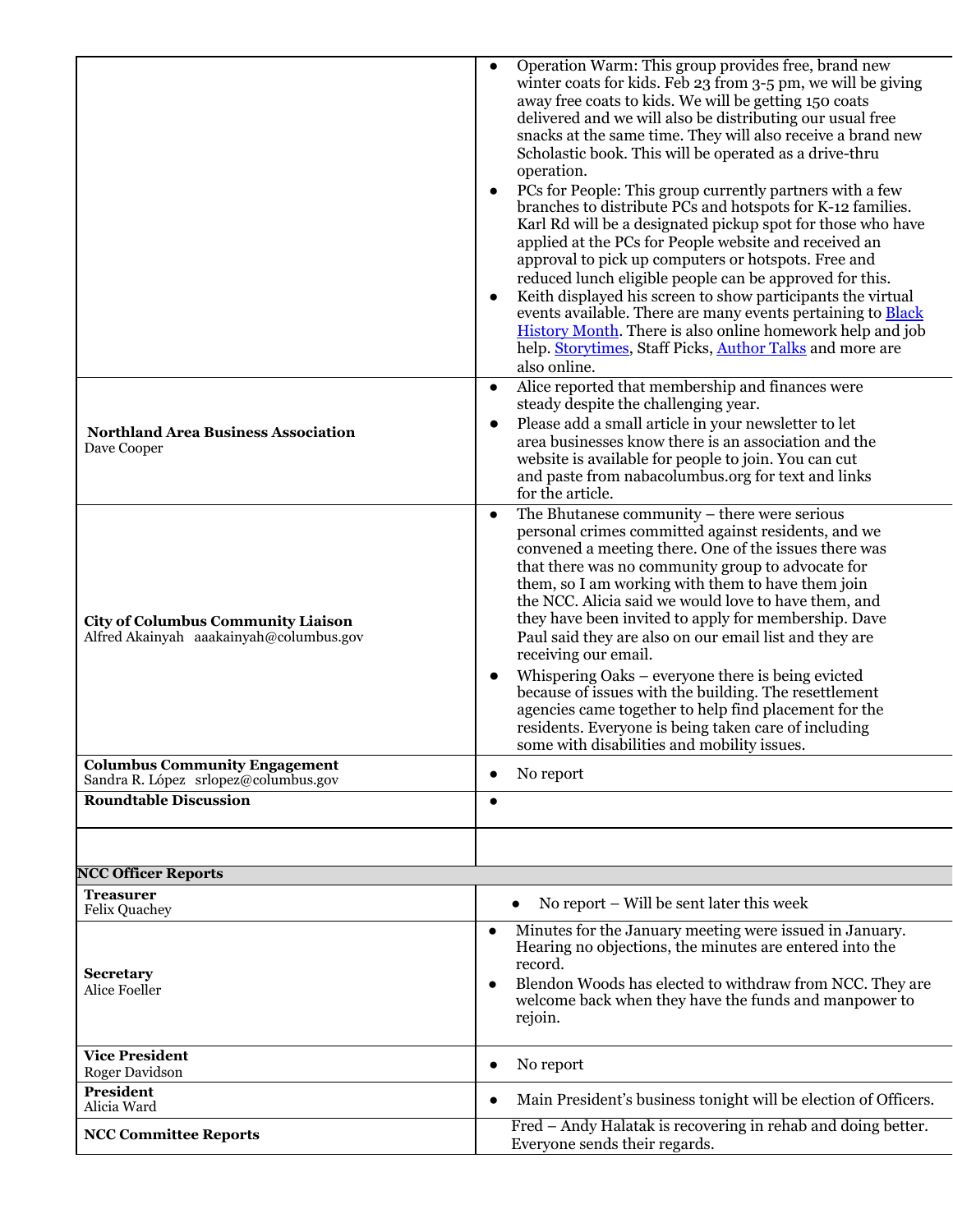| <b>Development Committee</b><br>Dave Paul, Chair               | Auto Direct LLC is proposing to repurpose the old<br>$\bullet$<br>Huntington center at Morse and Cleveland Ave. We<br>recommended approval of their proposed changed with the<br>exception of a sign with automatic changeable copy.<br>The former Al Rosa Villa is being repurposed for affordable<br>housing. We recommended approval for variances for<br>parking and antenna.<br>NCR project at Cleveland Ave and Bretton Woods - we<br>previously supported the concept for them to get funding.<br>The latest version included higher density (double) and<br>impact to the natural area around it, and we voiced our<br>concerns. They are now proposing a Phase One, which is<br>what we had supported in the past, for 62 units. We<br>supported this smaller project, with the consideration that<br>they replace the sidewalk along Cleveland Avenue, which<br>will be a win for the neighborhood.<br>We have seven cases on the February agenda.<br>$\bullet$<br>Members of the BZA felt they could address issues that<br>went to public health and safety and some felt that was<br>outside their jurisdiction. It was a 3-2 vote. They felt this<br>company has been producing asphalt for a long time, and<br>one aspect of that is adding recycled (pulverized) asphalt to<br>the new asphalt. This has to happen on the site. They have<br>been doing that for a long time, but the city now is saying |  |  |  |  |
|----------------------------------------------------------------|--------------------------------------------------------------------------------------------------------------------------------------------------------------------------------------------------------------------------------------------------------------------------------------------------------------------------------------------------------------------------------------------------------------------------------------------------------------------------------------------------------------------------------------------------------------------------------------------------------------------------------------------------------------------------------------------------------------------------------------------------------------------------------------------------------------------------------------------------------------------------------------------------------------------------------------------------------------------------------------------------------------------------------------------------------------------------------------------------------------------------------------------------------------------------------------------------------------------------------------------------------------------------------------------------------------------------------------------------------------------------------------------------------------------------|--|--|--|--|
|                                                                | this activity brings them under regulations for a salvage<br>yard. They felt a change in the way the city defines them<br>should not prevent them from what they have been doing<br>all along. They also allowed them to construct the helipad.<br>Decisions made by BZA are final unless someone sues<br>them. A video of the meeting is here:<br>https://youtu.be/mGMcrGERLrc?t=6770                                                                                                                                                                                                                                                                                                                                                                                                                                                                                                                                                                                                                                                                                                                                                                                                                                                                                                                                                                                                                                   |  |  |  |  |
|                                                                | President, Vice President and Treasurer have agreed to run<br>again. We are looking for a secretary.                                                                                                                                                                                                                                                                                                                                                                                                                                                                                                                                                                                                                                                                                                                                                                                                                                                                                                                                                                                                                                                                                                                                                                                                                                                                                                                     |  |  |  |  |
| <b>Nomination</b><br>John Kirkpatrick, Chair                   | If we don't have a secretary, we don't have minutes or<br>attendance. We do need to have a secretary.<br>Alice stated her commitment to train and mentor the next<br>person over the next two to three months.                                                                                                                                                                                                                                                                                                                                                                                                                                                                                                                                                                                                                                                                                                                                                                                                                                                                                                                                                                                                                                                                                                                                                                                                           |  |  |  |  |
|                                                                | John presented a slate of Alicia Ward, Roger Davidson, and<br>Felix Quatchey.<br>John made a motion to accept the slate<br>Brad seconded the motion.<br>By voice vote, the motion carried.                                                                                                                                                                                                                                                                                                                                                                                                                                                                                                                                                                                                                                                                                                                                                                                                                                                                                                                                                                                                                                                                                                                                                                                                                               |  |  |  |  |
| <b>Graphics and Code Task Force</b><br>Bill Logan, Coordinator | We are dealing with three graffiti issues on Morse Rd<br>$\bullet$<br>and four graphics violations.<br>Roger: There is a Merrill Lynch sign on the Bank of<br>America building on the side that doesn't have an<br>entrance. Bill: We know this and are filing the<br>complaint since they need to come to us for a variance<br>if they want to keep the sign.<br>Two residential neighbors back-to-back built 6-foot<br>$\bullet$<br>fences, so neither fence could be maintained because<br>you can't reach both sides. But these were installed by<br>the residents. Code people agreed they shouldn't do it<br>that way, but there's nothing written in the code. So we                                                                                                                                                                                                                                                                                                                                                                                                                                                                                                                                                                                                                                                                                                                                              |  |  |  |  |